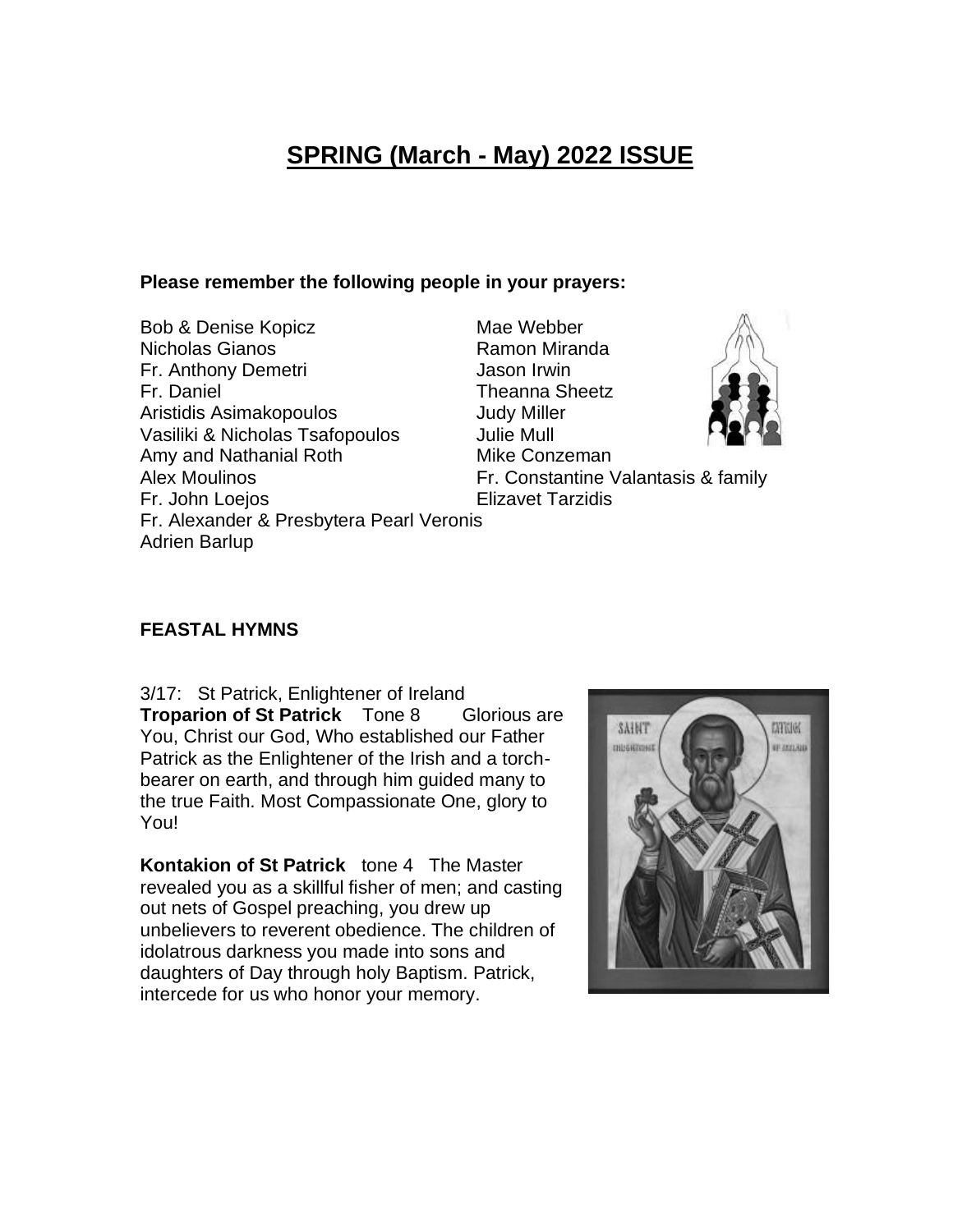

3/25: **Troparion of the Annunciation** Tone 4 This Day is the Source and Crown of our Salvation; the revelation of the Eternal Mystery: the Son of God becomes the Virgin's Son as Gabriel announces the good News of grace. Together with him we cry to the Theotokos: Rejoice, you who are full of grace; the Lord is with you!

**Kontakion of the Akathist to the Theotokos** Tone 8 To you, our leader and defender in battle, we offer hymns of thanks and victory for deliverance from calamity, Theotokos. Since you have invincible might, free me from every danger that I may cry to you: Rejoice, unwedded Bride!

4/16 **Lazarus Troparion** Tone 1 Giving us before Your Passion an assurance of the general resurrection, You raised Lazarus from the dead, Christ, our God. Therefore, like the children, we also carry symbols of victory, and cry to You, the Conqueror of death: Hosanna in the highest; blessed is He who comes in the Name of the LORD!

**Kontakion for Lazarus Saturday** Tone 2 Christ, the Joy of all, the Truth, Light, Life and Resurrection of the world, in His love appeared to those on earth becoming the pattern of our resurrection, granting forgiveness to all.

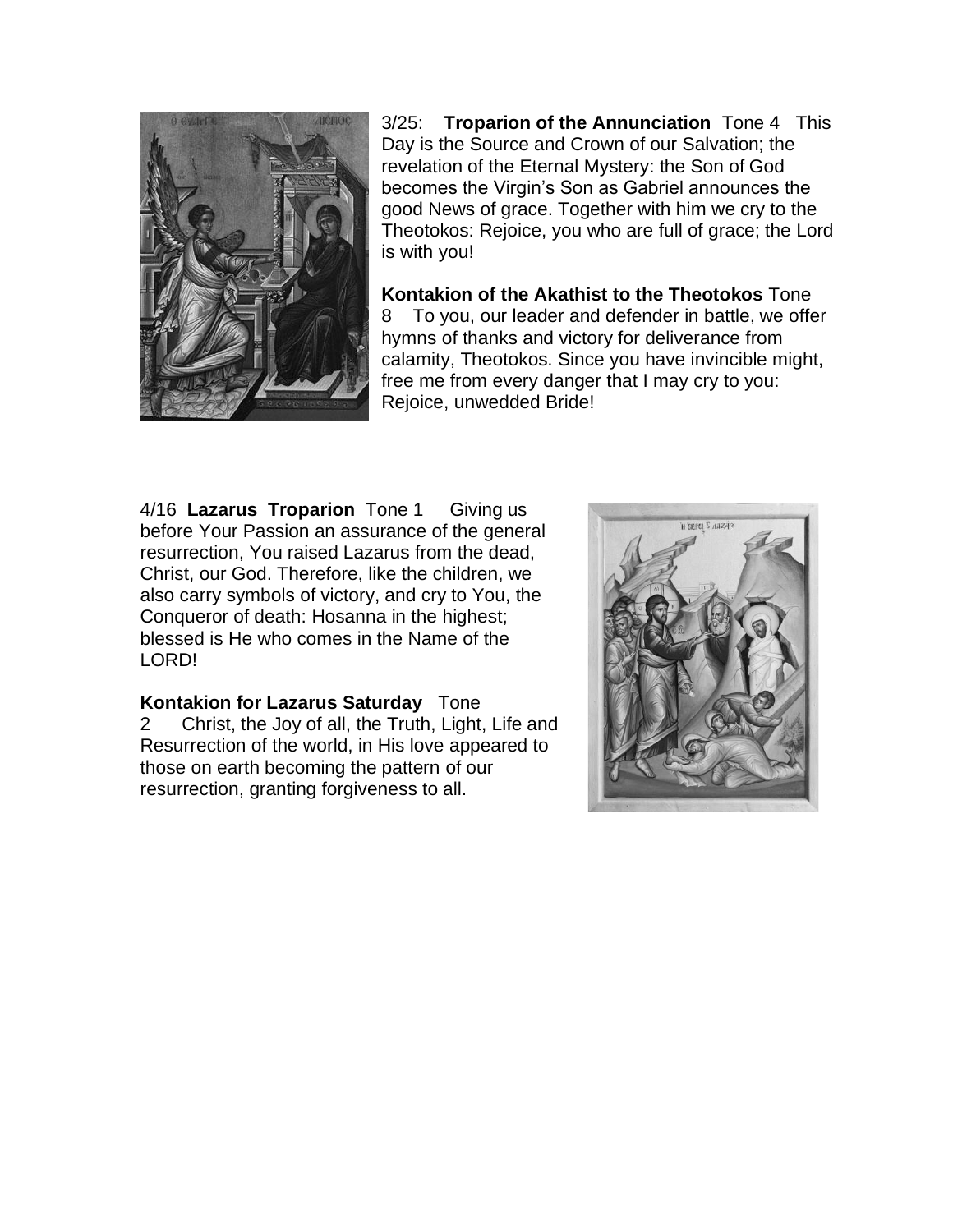

**4/17 Palm Sunday Troparion** Tone 1 Giving us before Your Passion an assurance of the general resurrection, You raised Lazarus from the dead, Christ, our God. Therefore, like the children, we also carry symbols of victory, and cry to You, the Conqueror of death: Hosanna in the highest; blessed is He who comes in the Name of the LORD!

**Another Palm Sunday Troparion** Tone 4 Buried with You through baptism, Christ, our God, we have been granted immortal life by Your Resurrection! We sing Your praises, saying: Hosanna in the highest! Blessed is He who comes in the Name of the LORD.



**Palm Sunday Kontakion** Tone 6 Seated in heaven on Your throne and on earth upon a donkey's colt, Christ, our God, You accepted the praise of the angels and the songs of the children who cried out to You: Blessed are You who comes to call back Adam.

**Troparion of the Bridegroom** Tone 8 Behold, the Bridegroom comes in the midst of the night, and blessed is the one whom He finds vigilant, but unworthy is the one whom He shall will find inattentive. Beware then, my soul, lest you be given up to sleep and be handed over to death, and be shut out of the Kingdom. Therefore rouse yourself, crying out: Holy; Holy; Holy are You, our God! Through the Theotokos, save us.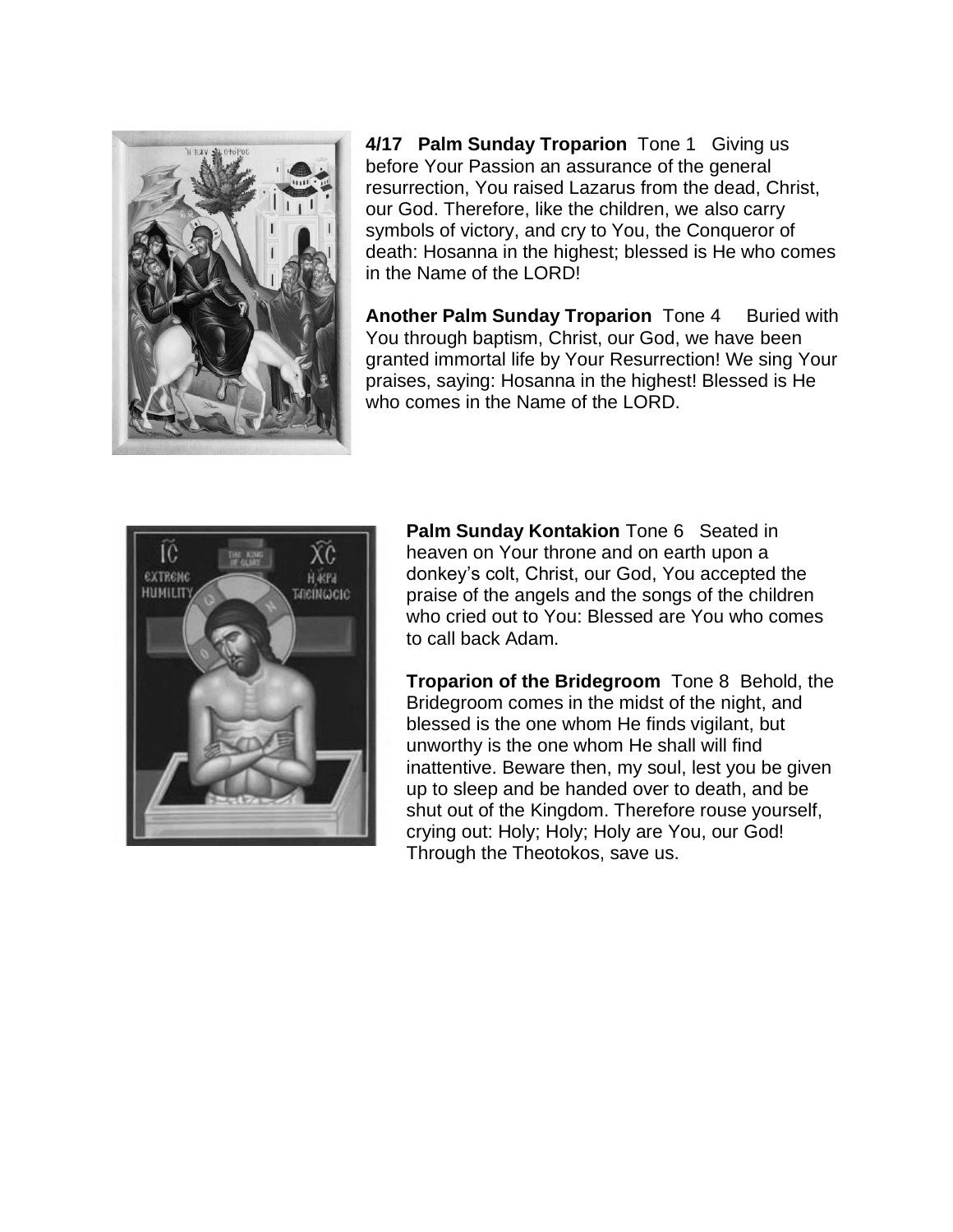**4/22 Good Friday Troparion** Tone 4You have redeemed us from the curse of the law by Your precious blood. Nailed to the Cross and pierced with a lance, You have become the Source of immortality for all; our Savior, glory to You!

**Good Friday Kontakion** Tone 8 Come, let us all praise him who was crucified for us; for Mary looked upon him on the Tree and said: 'Though you endure the Cross, yet you are My Son and my God.'





**4/24 Pascha Troparion** Tone 5 Christ is risen from the dead, trampling down death by death; and upon those in the tombs, bestowing life! \*Christos anesti ek nekron, thanato thanaton patisas, keh tis en ti mnimasi zoee, harisamenos.

**Paschal Kontakion** Tone 8 Immortal One. although You went into the grave, You destroyed the power of hell! You rise a mighty Victor, Christ, our God, bringing peace to Your Apostles, joy for the Myrrh-bearing Women, and Resurrection for the fallen.

**5/1 Troparion for Thomas Sunday** Tone 7 Though the Tomb was sealed, You, Christ God, shone as Life from the grave! And while the doors are shut, Resurrection of all, You come to Your disciples, renewing through them the resoluteness of Your Spirit in us according to Your great mercy!

**Thomas Sunday Kontakion** Tone 8 Searching with his right hand, Thomas probes Your life-giving side, Christ God. When You enter while the doors are shut, he cries out to You with the rest of the Apostles: "You are my Lord and my God!"

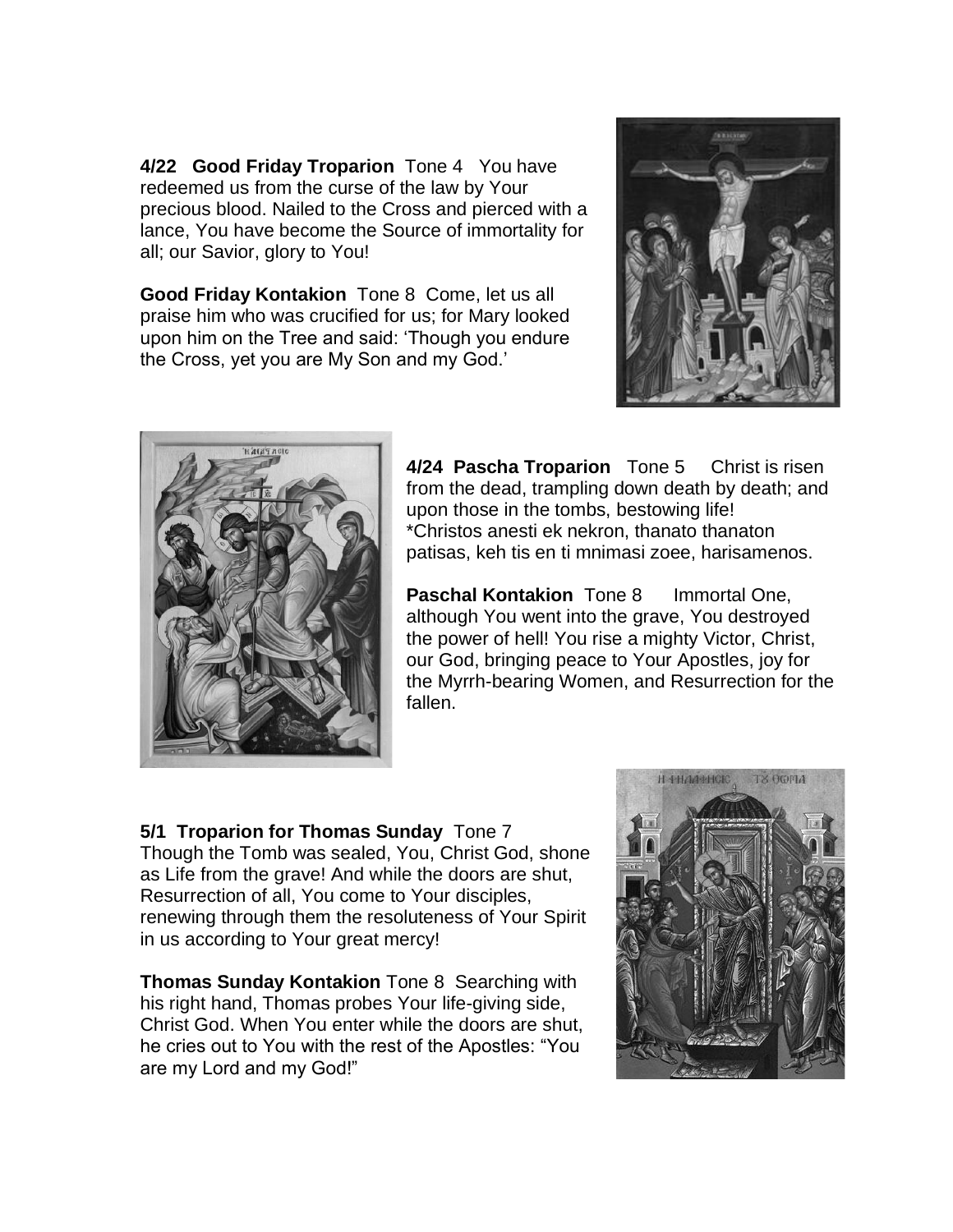

**5/8 Troparion of the Myrrh-bearers Sunday** Tone 2 Standing at the grave the angel cries out to the Myrrhbearing women: "Myrrh is proper for the dead, but Christ shows Himself a stranger to corruption. So now cry out: "The Lord is risen granting the world great mercy!'"

#### **NEWS AND EVENTS:**

#### **Confession:**

Lent is the greatest of the four major fast seasons of the Church Year. It is one of the ideal times to schedule the Mystery of Repentance (Confession). Please call Father Demetrius for an appointment. Also, so as to not further tighten the already crowded schedule of Holy Week, try to arrange your appointment so that the sacrament can take place by April 1.

#### **Pascha:**

Please see the calendar for dates and times of services leading up to Pascha**.** Following liturgy on Lazarus Saturday liturgy (April 16) we will be making palm crosses.

We will be decorating the Epitaphios (Tomb of Christ) on Holy Friday (April 22) at church at 10:00 a.m. If anyone would like to donate money for the flowers or the wreaths, please contact Despina Nicoloudakis.





**All are welcome and encouraged to participate in these Pascha preparations and celebrations.**

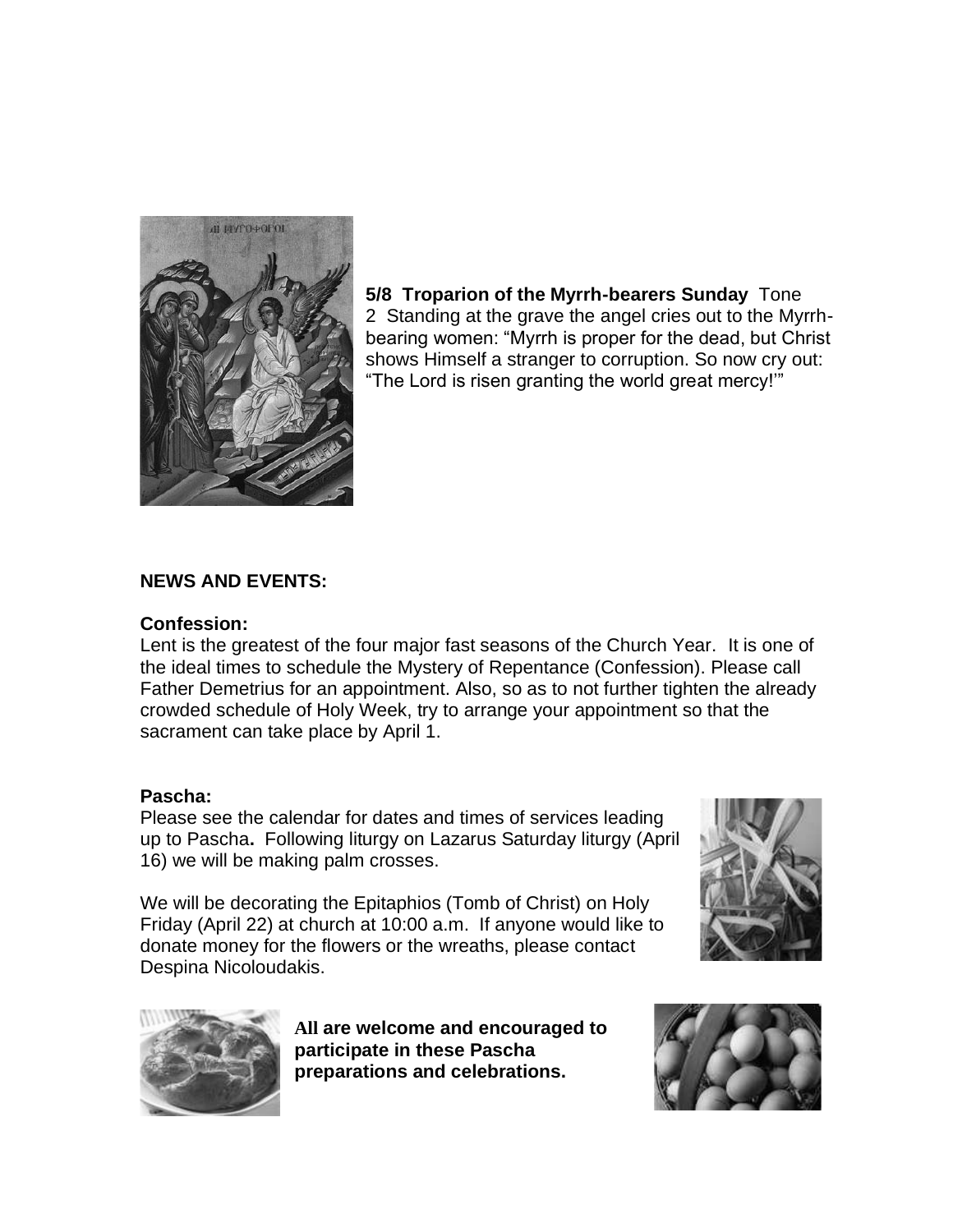#### **Philoptochos**:

Our parish Philoptochos continues to support those in our community and church, and to continually seek God's guidance and will

## **March 20th is the deadline for membership dues.**



### **Philoptochos Easter Lilly Sale**

Plants are \$15.00 each.

To place an order, please complete the form below and give to Presbytera Despina by April 10.

| Name:                                                                                                         |                 |  |
|---------------------------------------------------------------------------------------------------------------|-----------------|--|
| Telephone: National Accounts and Accounts and Accounts and Accounts are also as a series of the series of the |                 |  |
| Number of plants requested:                                                                                   | Total Enclosed: |  |
|                                                                                                               |                 |  |

**\* \* \* \* \* \* \* \***

#### **Website, Sermons and YouTube:**

Visit our website **stmattsgoc.org** and click on the YouTube logo to be taken to our parish channel where livestreamed services can be viewed.

#### **St Matthews Online Bookstore:**

St Matthews Bookstore is available online via Amazon. Check out [www.amazon.com/shops/stmattsGOC](http://www.amazon.com/shops/stmattsGOC)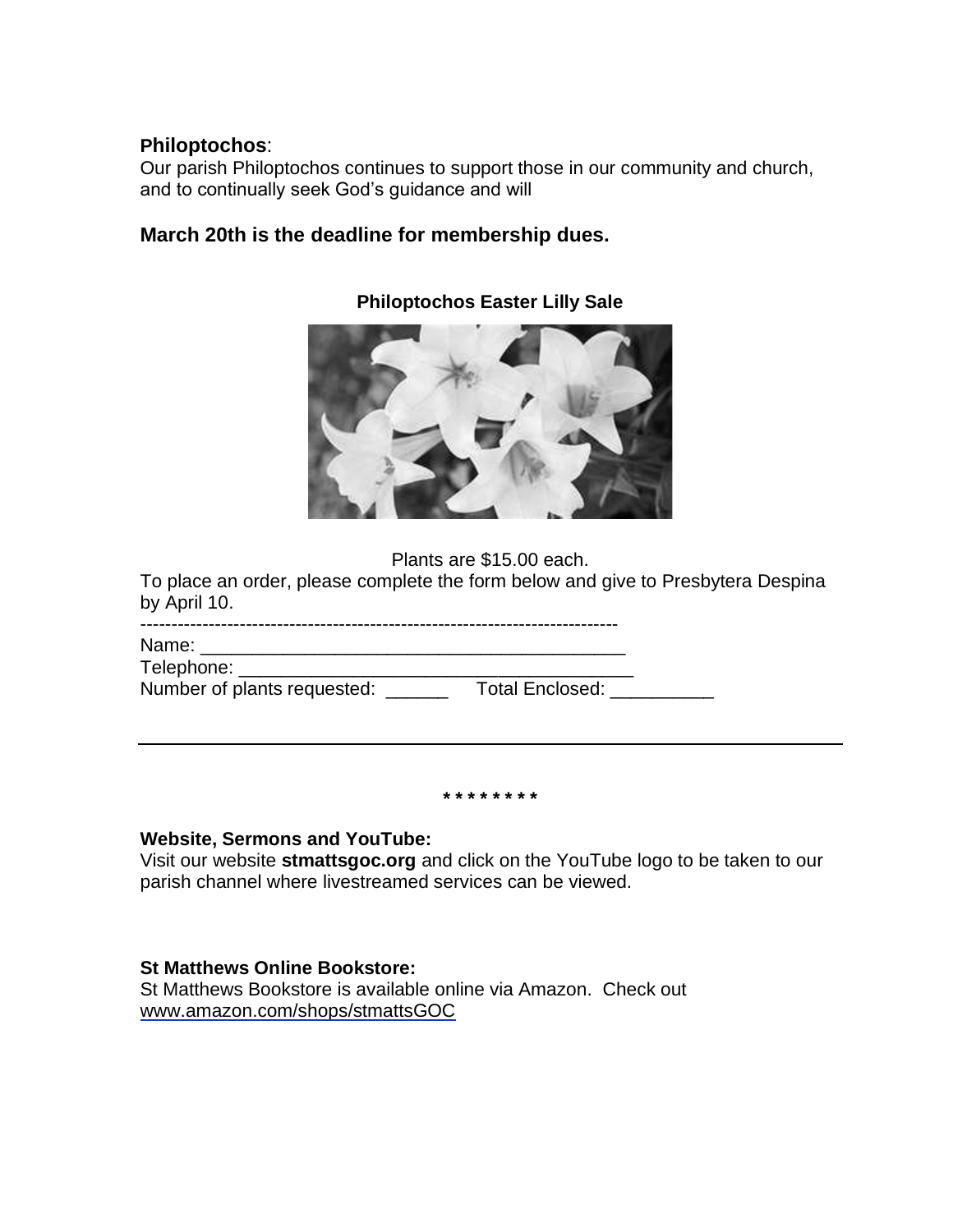#### **Scripture Readings:** Daily Scripture readings are posted daily on our [St. Matthew's Facebook Page.](https://stmattsgoc.us16.list-manage.com/track/click?u=7ac657ae7fab6be32edf3f532&id=cfaa9c4a5c&e=2a2a933d18) Let's read them together.



Father Demetrious is beginning a new Bible study on the **Gospel of Mark**. The studies will continue to be on Wednesday evenings (7pm, via Zoom) until lent (to allow for Wednesday services), at which time the day will be changed.

## **SERVICE OPPPORTUNITIES/COMMUNITY OUTREACH:**

*John 13:15 - After Jesus washed the feet of his disciples... "I have given you an example, that you should do as I have done for you..."*



**Parish Council Dates: TBA** 

# **Opportunity House Shelter Luncheon Dates:**

February 5 March 5 August 6 November 5

Help and/or donations are greatly appreciated. Contact Tylor Roach for more information.



# **Church Cleaning Dates:**

Church cleaning takes place the first Saturday of each month at 10:00am**.**

March 5 **April 2** May 7

\*\*\*\*\*\*\*\*\*\*\*\*\*\*\*\*\*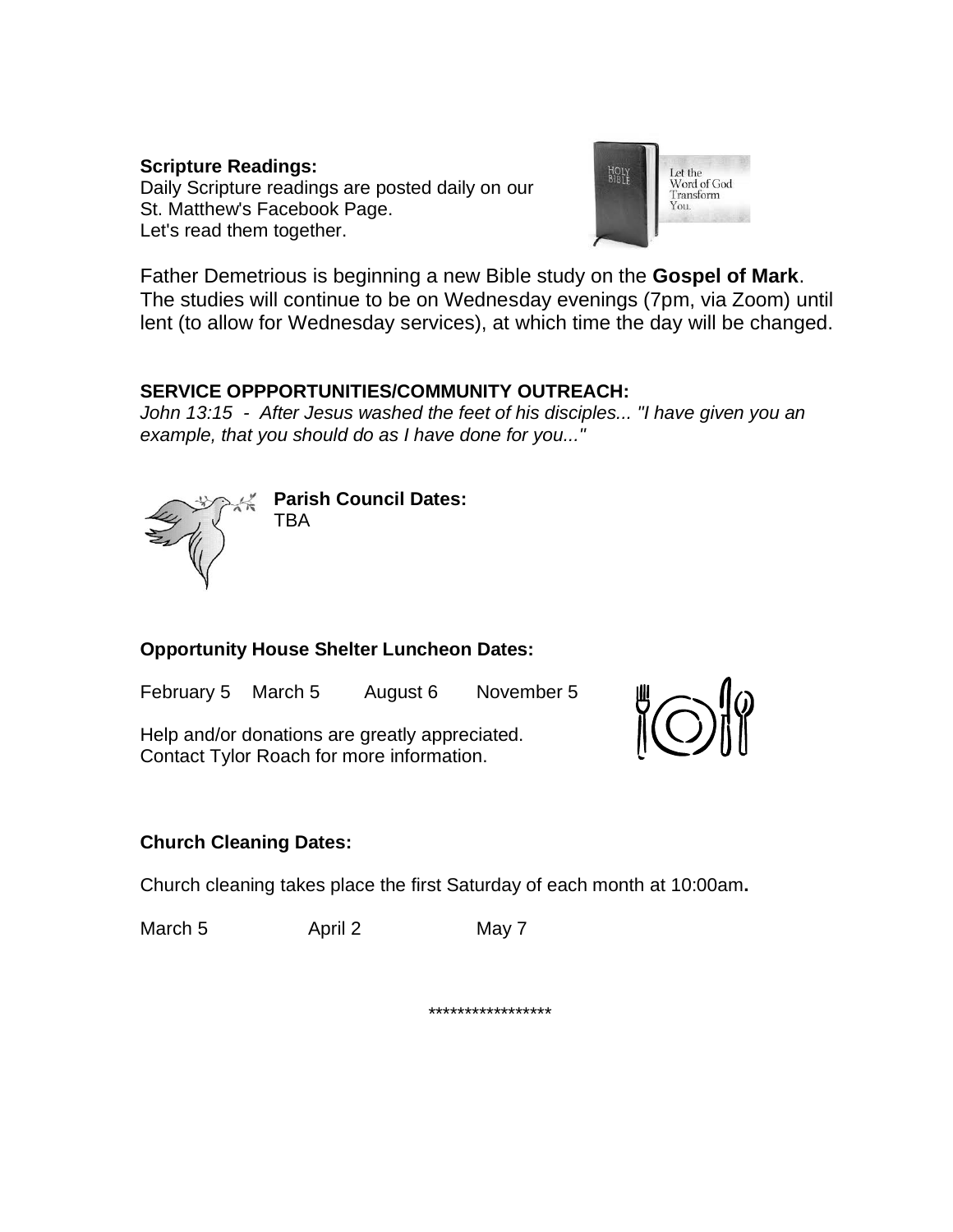

Information, articles, and photos for the next issue of "The Evangelist" should be submitted to MaryAnn Columbus by May 15.